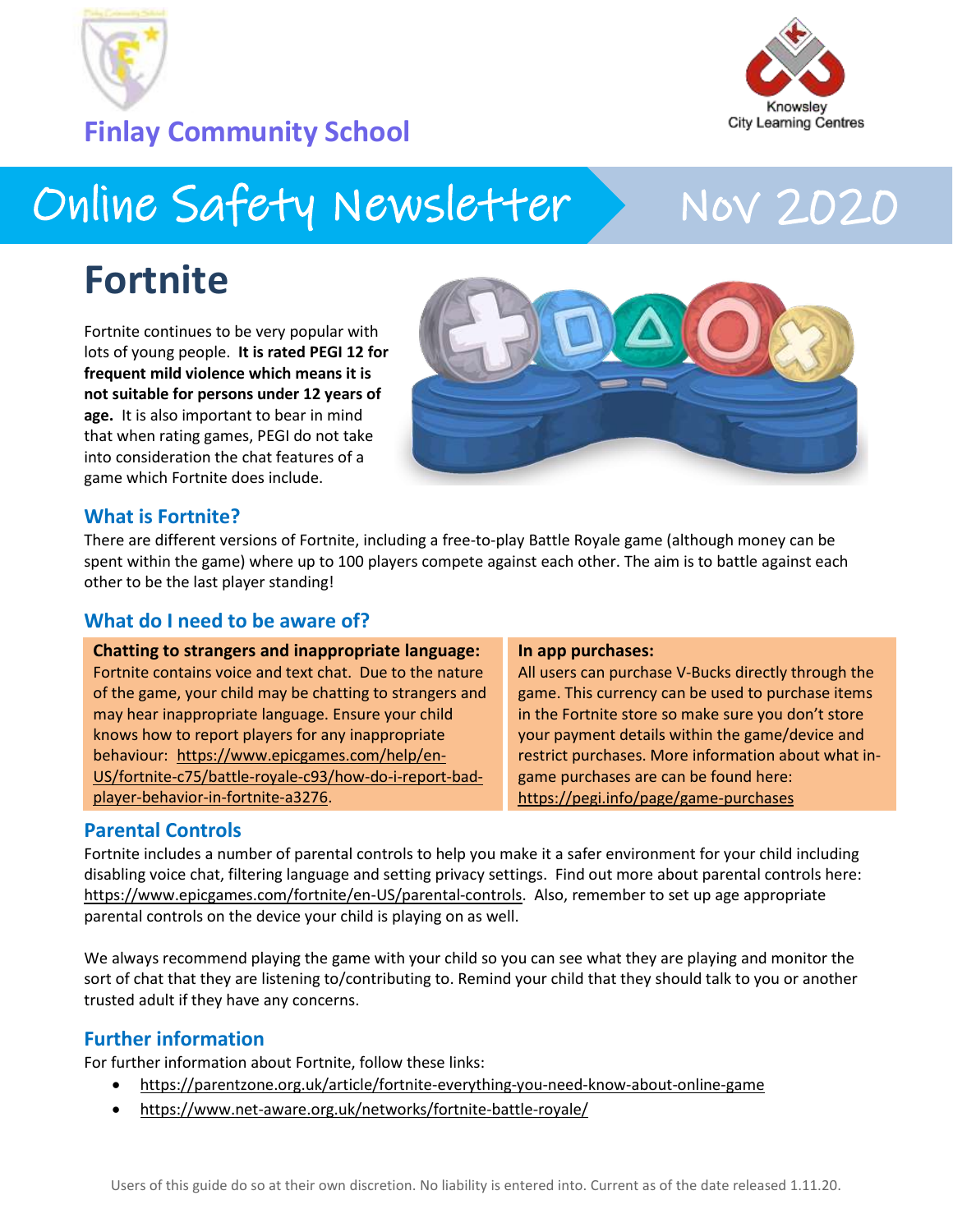# Age Ratings Do you check?

#### **Video games**

Video games are rated using the PEGI system, PEGI rates games across 5 different age groups, these are 3, 7, 12, 16 and 18. So if a game is rated as 16, it means that the game is **not suitable** for those under the age of 16. **The PEGI rating considers the age suitability of a game, not the level of difficulty.** (Source: [https://pegi.info/\)](https://pegi.info/) In addition, PEGI rate the game based on the features of the game and provide icons to easily identify what type of content is within the game, for example drugs, bad language or gambling. A full description of each 'content descriptor' is available here: [https://pegi.info/what-do-the-labels-mean.](https://pegi.info/what-do-the-labels-mean)



#### **Apps/Social Media**

Apps and Social media platforms are all age rated

so you can check whether your child should be using them. Age ratings are clearly labeled within the App store and Play store but it is important to be aware that it can be the developer that sets the age rating so remember to review the app yourself.

controls available.

[https://www.childnet.com/blog/tiktok](https://www.childnet.com/blog/tiktok-an-updated-guide-for-parents-and-carers)[an-updated-guide-for-parents-and-carers](https://www.childnet.com/blog/tiktok-an-updated-guide-for-parents-and-carers)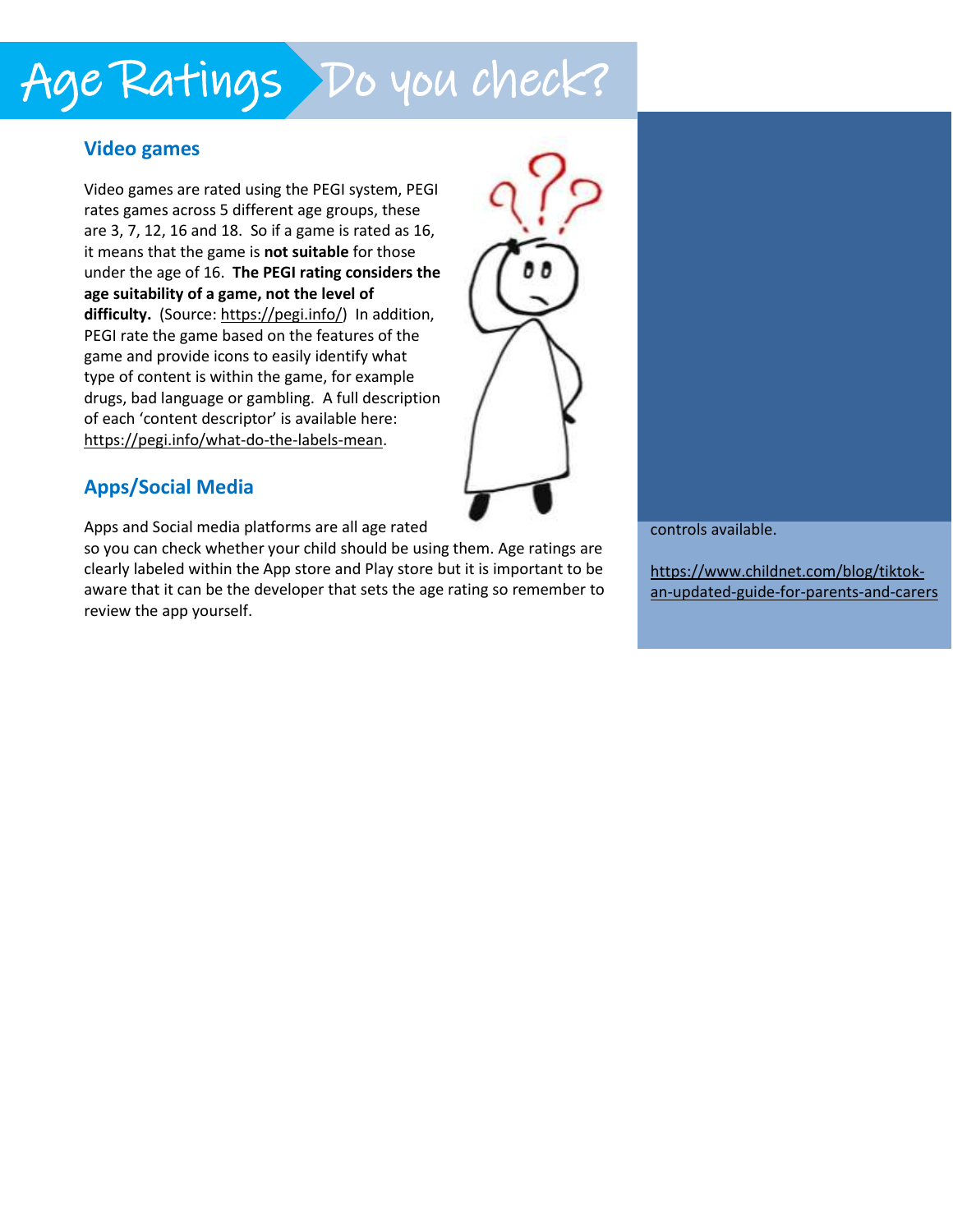#### **What can I do?**

Age ratings are there to protect your child and ensure that your child is only playing games suitable to their age and reduce any potential risks. Talk to your child about why games and apps have an age rating and set clear ground rules. In addition:

- Use parental controls to help protect your child.
- Use<https://www.commonsensemedia.org/app-reviews> to see their reviews on lots of different apps.
- You can download the PEGI app so you can quickly search for games to find out what age they are suitable for.<https://pegi.info/app>
- Use<https://www.taminggaming.com/home> to find suitable games for your child to play.

#### **Further guidance**

 [https://www.net-aware.org.uk/news/age-content-ratings-apps](https://www.net-aware.org.uk/news/age-content-ratings-apps-games/)[games/](https://www.net-aware.org.uk/news/age-content-ratings-apps-games/)

#### [https://www.thinkuknow.co.uk/parents/articles/gaming-whats](https://www.thinkuknow.co.uk/parents/articles/gaming-whats-appropriate-for-your-child/)appropriate-for-your-child/ [Cyberbullyi](https://www.thinkuknow.co.uk/parents/articles/gaming-whats-appropriate-for-your-child/)ng/Chatting onl<sup>turing</sup>

### **If it's unacceptable offline then it's unacceptable online.**

It's important to talk to your child about how they behave online, if they choose to use technology to call somebody names or spread hurtful rumours then they are involved in online bullying. Talk to your child, ask them how they would feel if the same was said or done to them?

#### **What are your children saying online?**

It can be very easy online for children to behave in a way that they wouldn't if they were face to face with each other. Talk to your children about how they are speaking to others online. Childnet

have some great advice in response to two key questions your child might ask:

#### **What makes a good friend online?**

<https://www.childnet.com/young-people/primary/get-answers/what-makes-a-good-online-friend>

**What should I do if someone online is mean to me?**

### **Supporting children and young people with SEND online**

Internet Matters have produced this document which outlines some advice for parents and carers to help children and young people with special educational needs and disabilities (SEND) stay safe online.

[https://www.internetmatters.org/wp](https://www.internetmatters.org/wp-content/uploads/2020/10/Internet-Matters-Guide-supporting-children-with-send-safer-gaming-online.pdf)[content/uploads/2020/10/Internet-](https://www.internetmatters.org/wp-content/uploads/2020/10/Internet-Matters-Guide-supporting-children-with-send-safer-gaming-online.pdf)[Matters-Guide-supporting-children-with](https://www.internetmatters.org/wp-content/uploads/2020/10/Internet-Matters-Guide-supporting-children-with-send-safer-gaming-online.pdf)[send-safer-gaming-online.pdf](https://www.internetmatters.org/wp-content/uploads/2020/10/Internet-Matters-Guide-supporting-children-with-send-safer-gaming-online.pdf)

Further advice can also be found here:

[https://www.internetmatters.org/inclusi](https://www.internetmatters.org/inclusive-digital-safety/advice-for-parents-and-carers/supporting-children-with-send/connecting-and-sharing-online/) [ve-digital-safety/advice-for-parents-and](https://www.internetmatters.org/inclusive-digital-safety/advice-for-parents-and-carers/supporting-children-with-send/connecting-and-sharing-online/)[carers/supporting-children-with](https://www.internetmatters.org/inclusive-digital-safety/advice-for-parents-and-carers/supporting-children-with-send/connecting-and-sharing-online/)[send/connecting-and-sharing-online/](https://www.internetmatters.org/inclusive-digital-safety/advice-for-parents-and-carers/supporting-children-with-send/connecting-and-sharing-online/)